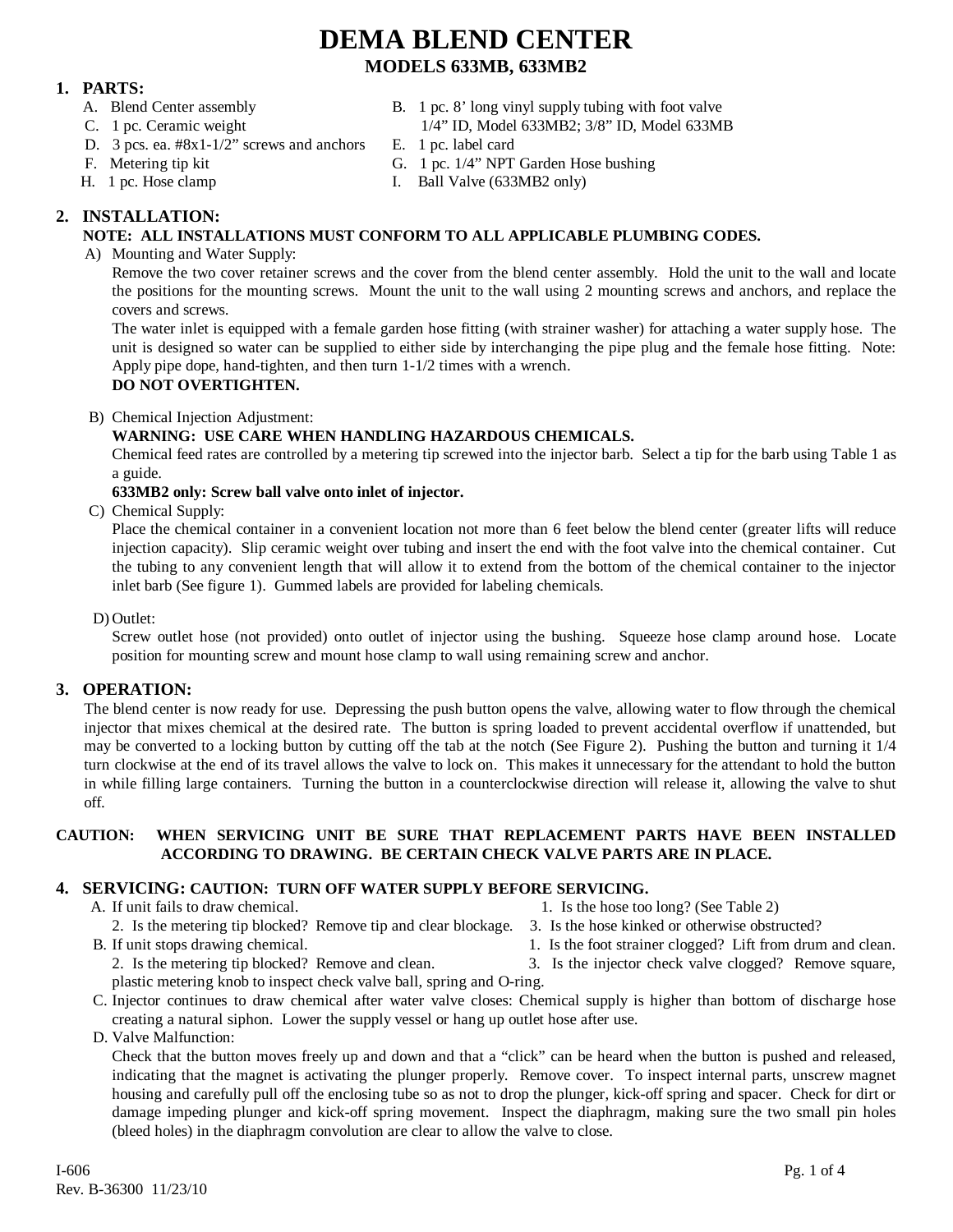| <b>Tip Color</b> | 1 cps  |              |        | 75 cps       | <b>200 cps</b> |              |
|------------------|--------|--------------|--------|--------------|----------------|--------------|
|                  | Oz/Gal | <b>Ratio</b> | Oz/Gal | <b>Ratio</b> | Oz/Gal         | <b>Ratio</b> |
| Clear            | 0.89   | 143          | 0.39   | 326          | 0.23           | 553          |
| Purple           | 1.18   | 109          | 0.57   | 225          | 0.44           | 293          |
| Yellow           | 1.93   | 66           | 1.17   | 109          | 0.88           | 145          |
| Green            | 3.17   | 40           | 2.26   | 57           | 1.79           | 72           |
| Pink             | 4.19   | 31           | 2.96   | 43           | 2.21           | 58           |
| Turquoise        | 6.51   | 20           | 4.77   | 27           | 3.63           | 35           |
| <b>Black</b>     | 7.14   | 18           | 5.85   | 22           | 4.49           | 29           |
| Gray             | 9.28   | 14           | 7.27   | 18           | 5.47           | 23           |
| Red              | 12.71  | 10           | 9.19   | 14           | 6.45           | 20           |
| Blue             | 13.96  | 9            | 10.31  | 12           | 7.11           | 18           |
| <b>Brown</b>     | 17.32  | 7            | 12.61  | 10           | 7.97           | 16           |
| White            | 20.34  | 6            | 14.31  | 9            | 8.61           | 15           |
| Orange           | 21.04  | 5            | 15.32  | 8            | 8.95           | 14           |
| No Tip           | 23.94  | 4            | 17.02  | 7            | 10.61          | 12           |

#### **TABLE 1**

**TABLE 2**

| Hose I.D.   | "8/اذ | $\sqrt{2}$ | 5/8 |
|-------------|-------|------------|-----|
| Max. Length |       |            | 100 |

#### **RETURNS: NO MERCHANDISE MAY BE RETURNED FOR CREDIT WITHOUT DEMA'S WRITTEN PERMISSION. RETURN MERCHANDISE AUTHORIZATION NUMBER REQUIRED IN ADVANCE OF RETURN.**

**WARRANTY:** DEMA products are warranted against defective material and workmanship under normal use and service for one year from the date of manufacture. This limited warranty does not apply to any products which have a normal life shorter than one year or failure and damage caused by chemicals, corrosion, improper voltage supply, physical abuse, or misapplication. Rubber and synthetic rubber parts such as "o"- rings, diaphragms, squeeze tubing and gaskets are considered expendable and are not covered under warranty. This warranty is extended only to the original buyer of DEMA products. If products are altered or repaired without prior approval of DEMA, this warranty will be void.

> Defective units or parts should be returned to the factory with transportation prepaid. If inspection shows them to be defective, they will be repaired or replaced without charge, F.O.B. factory. DEMA assumes no liability for damages. Return merchandise authorization number, to return units for repair or replacement, must be granted in advance of return.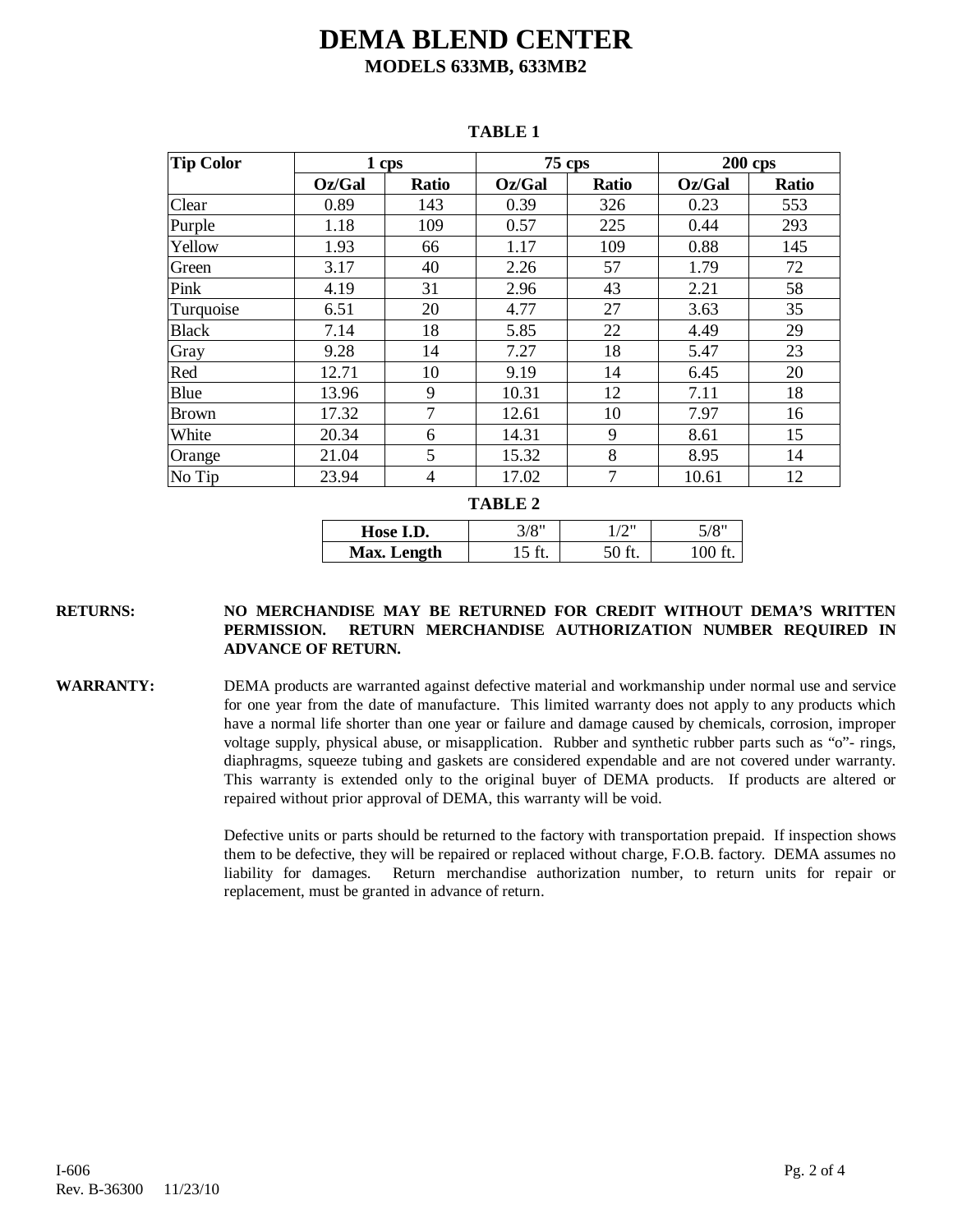